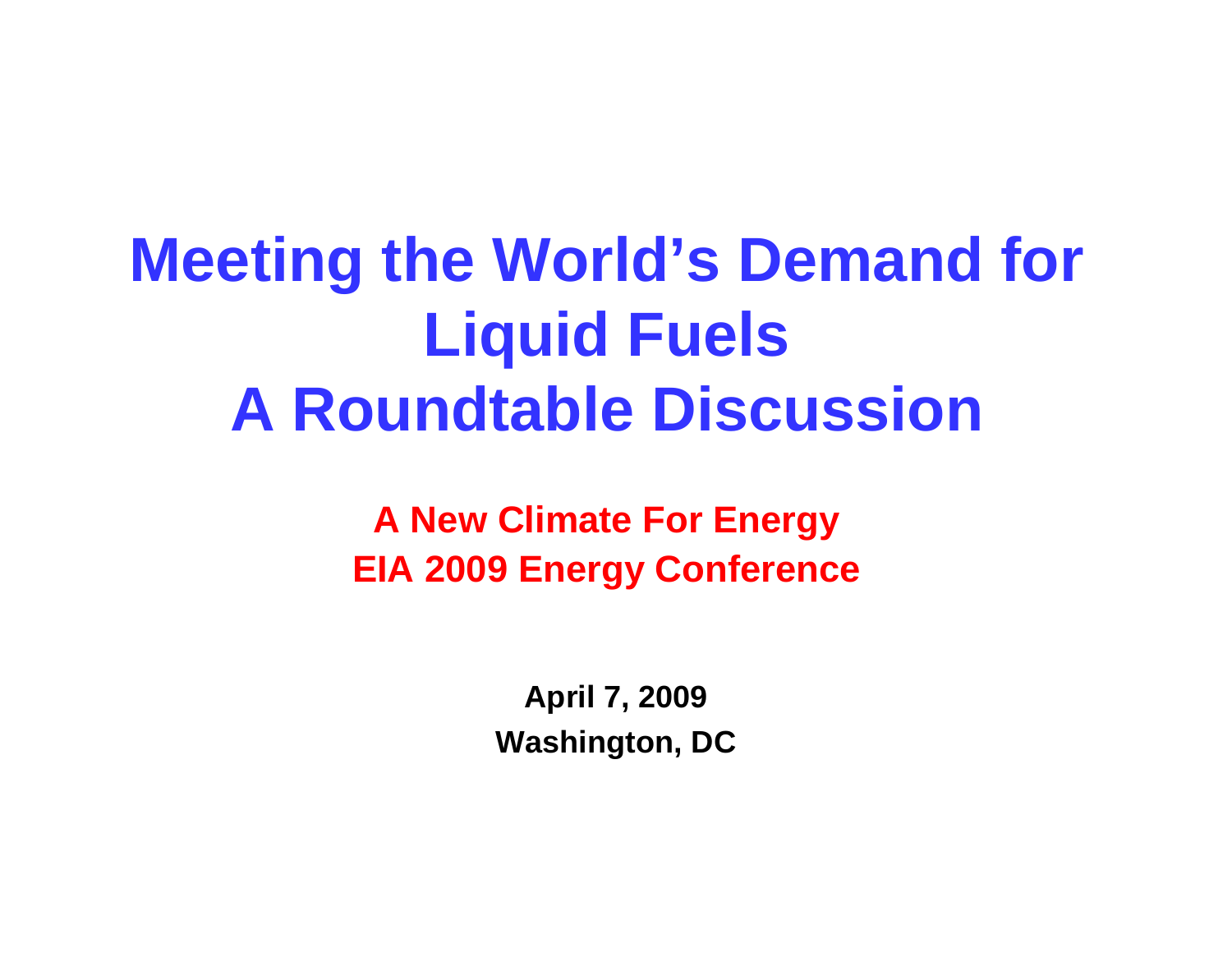### **World Marketed Energy Use by Fuel Type**



Source: EIA, IEO2008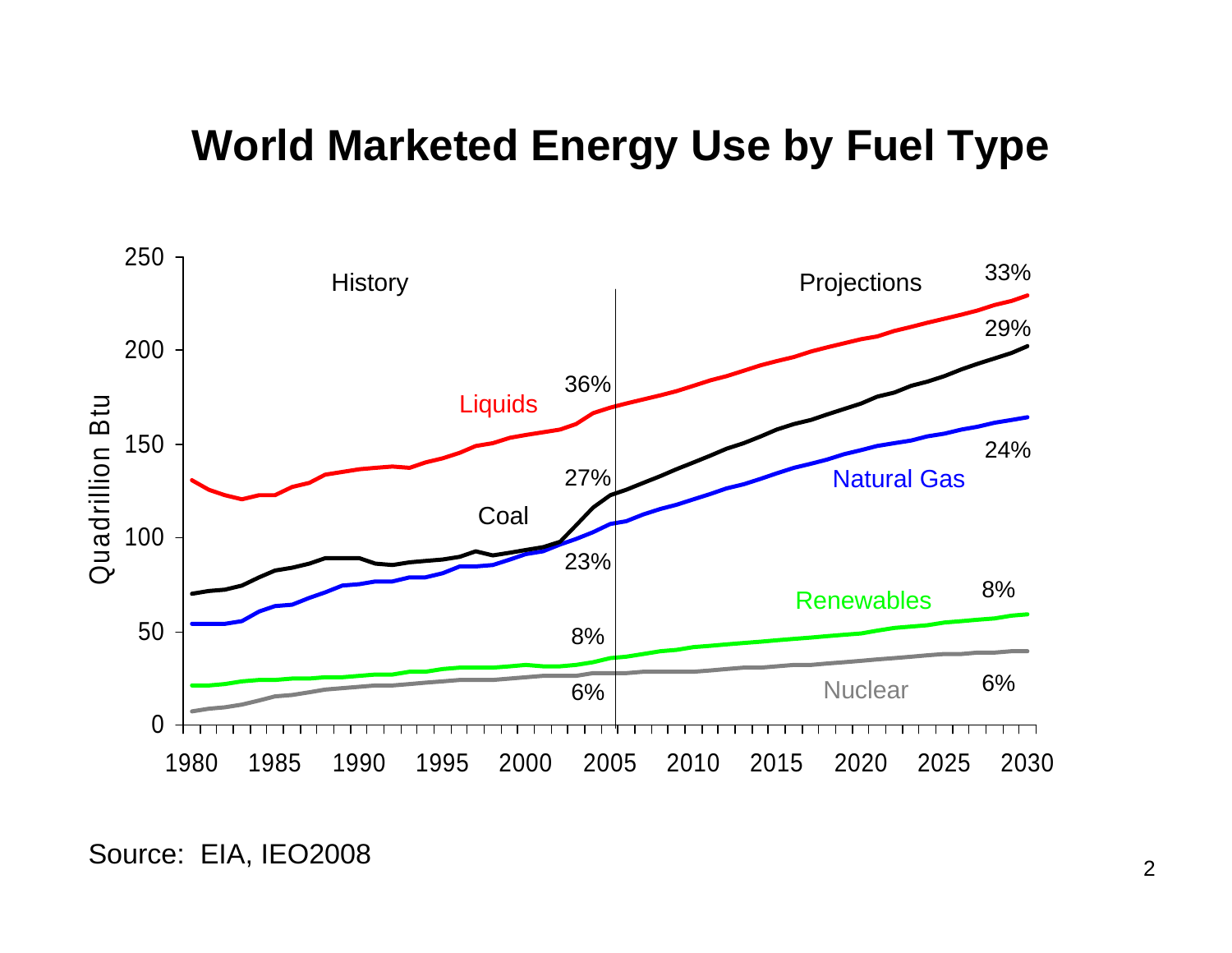### **World Liquids Consumption by End-Use Sector, 2005, 2015, and 2030**



Source: EIA, IEO2008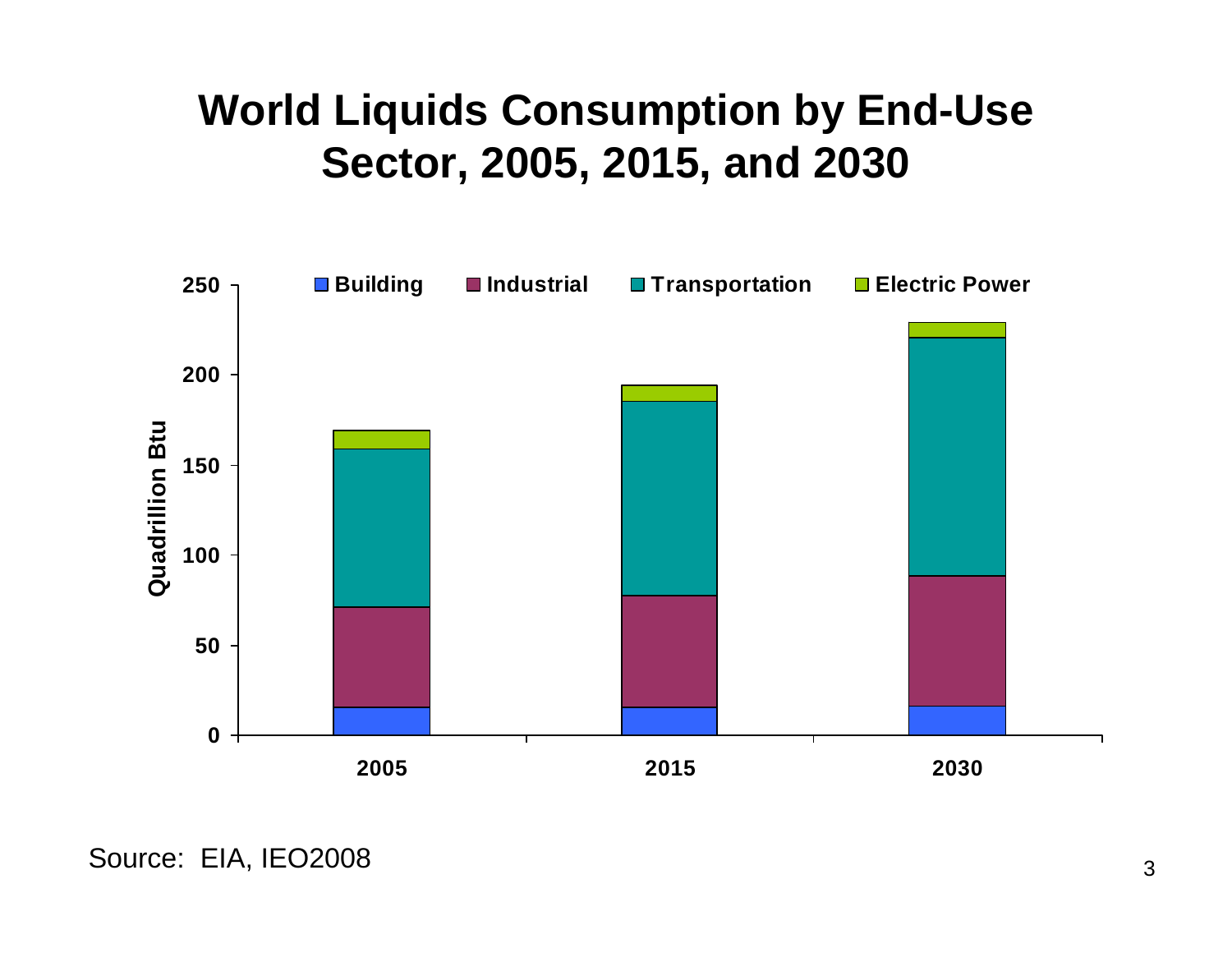

Source: EIA, AEO2009, NYMEX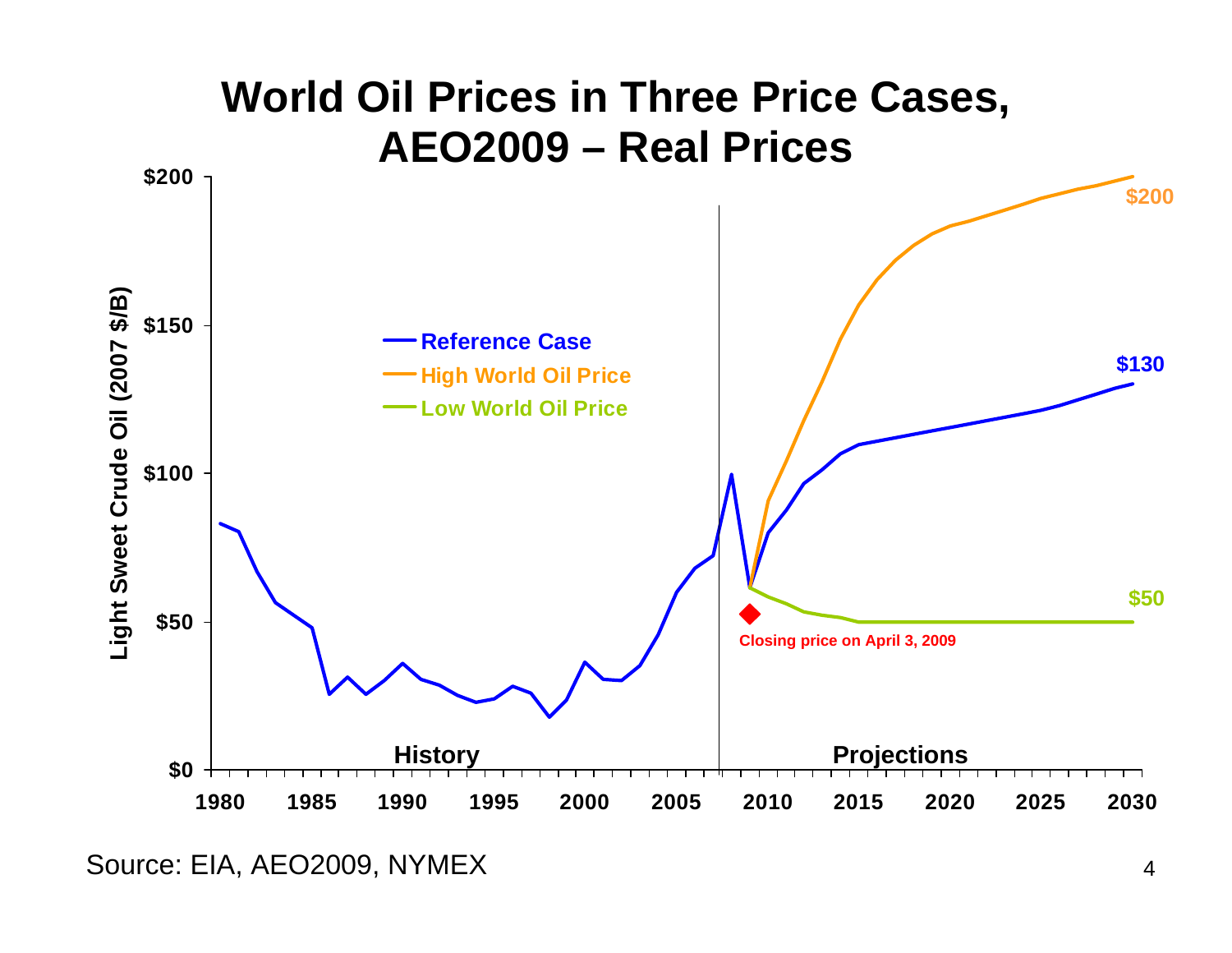## **World Liquids Consumption in Three Price Cases, AEO2009**

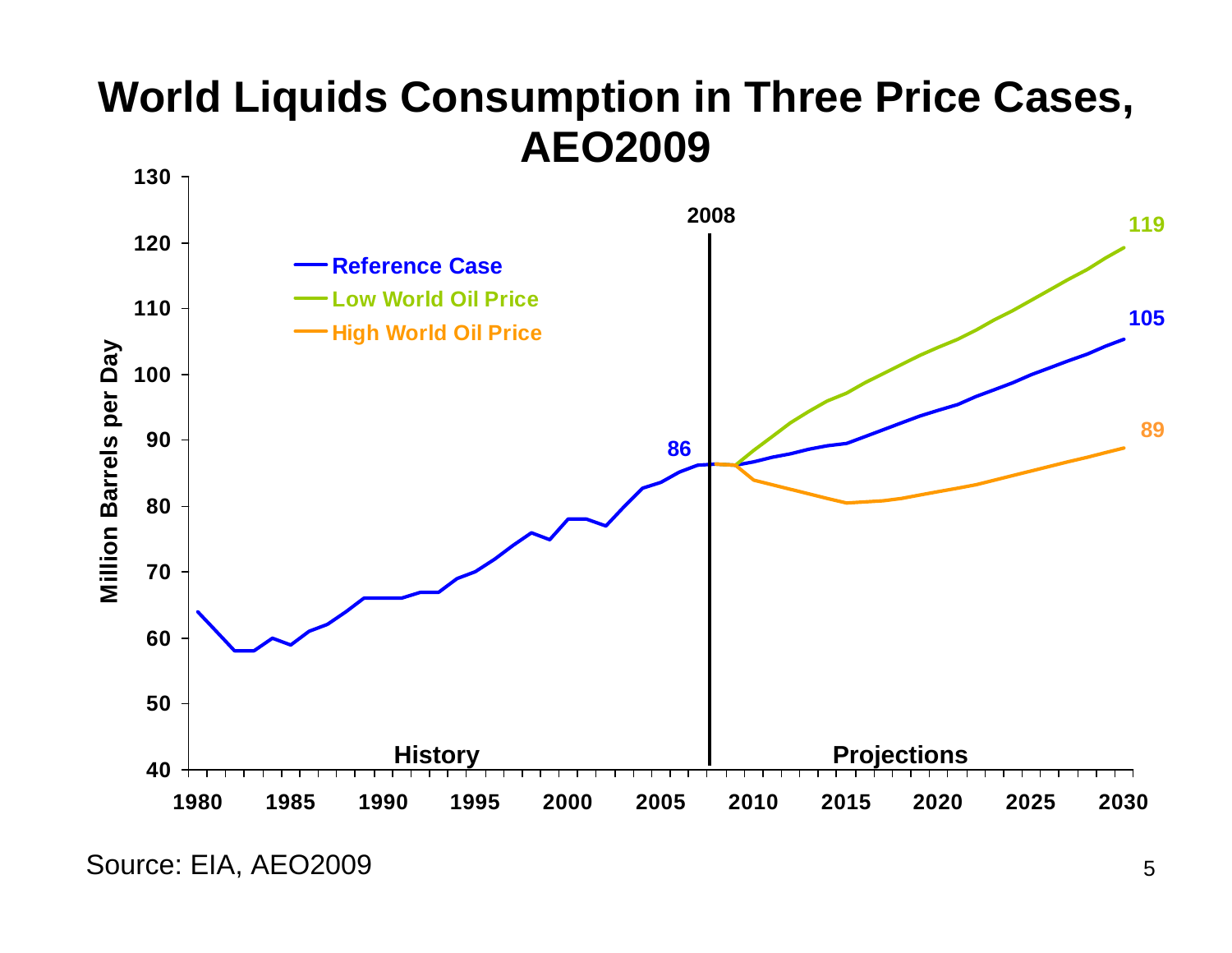## **NOCs Increasing Control over the World's Oil and Gas Reserves**



Source: PFC Energy, Oil & Gas Journal, BP Statistical Review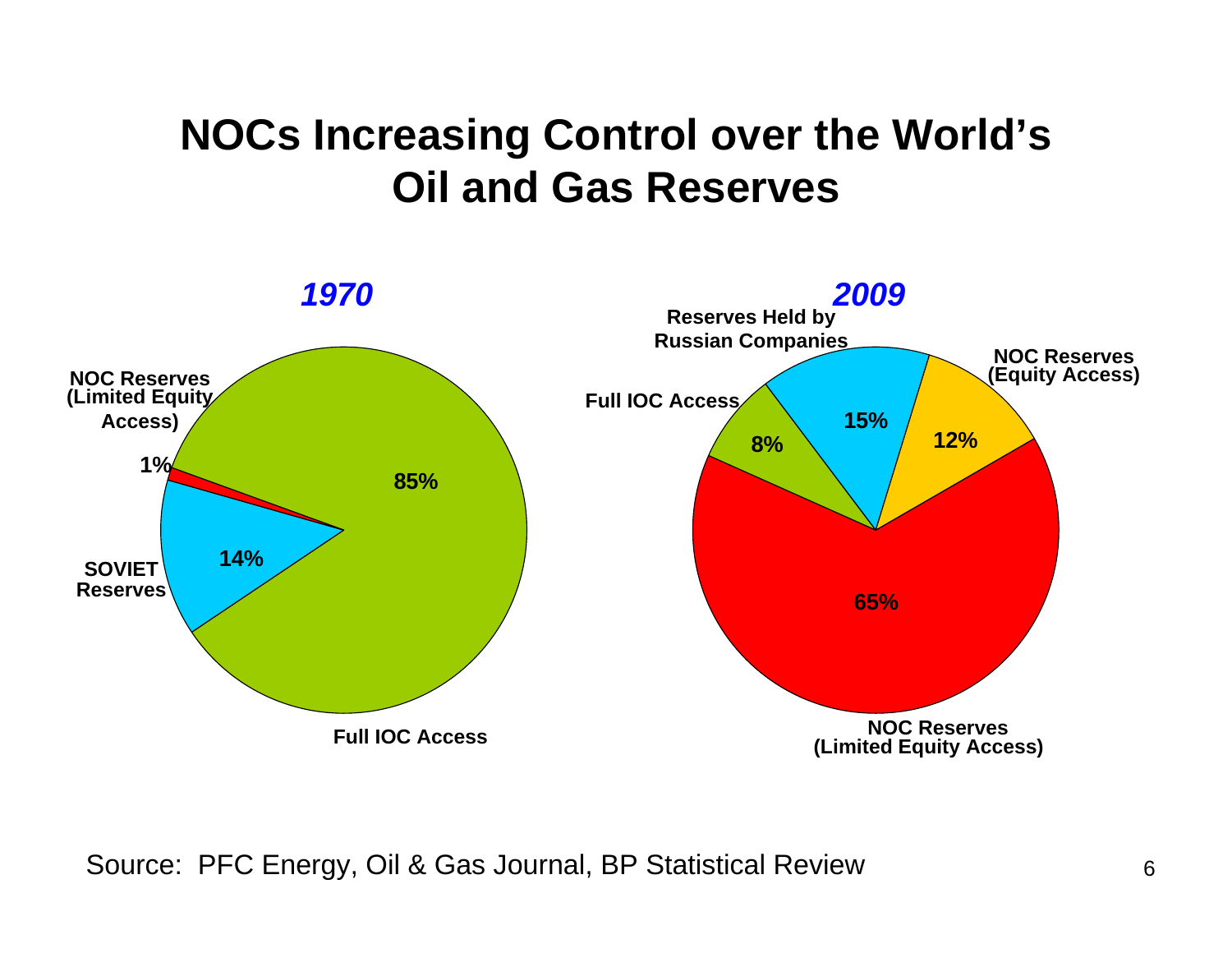## **Liquids Supply in 2030**





*High Price Case*

**OPEC ConventionalNon-OPEC UnconventionalOPEC UnconventionalNon-OPEC Conventional**

Source: EIA, AEO2009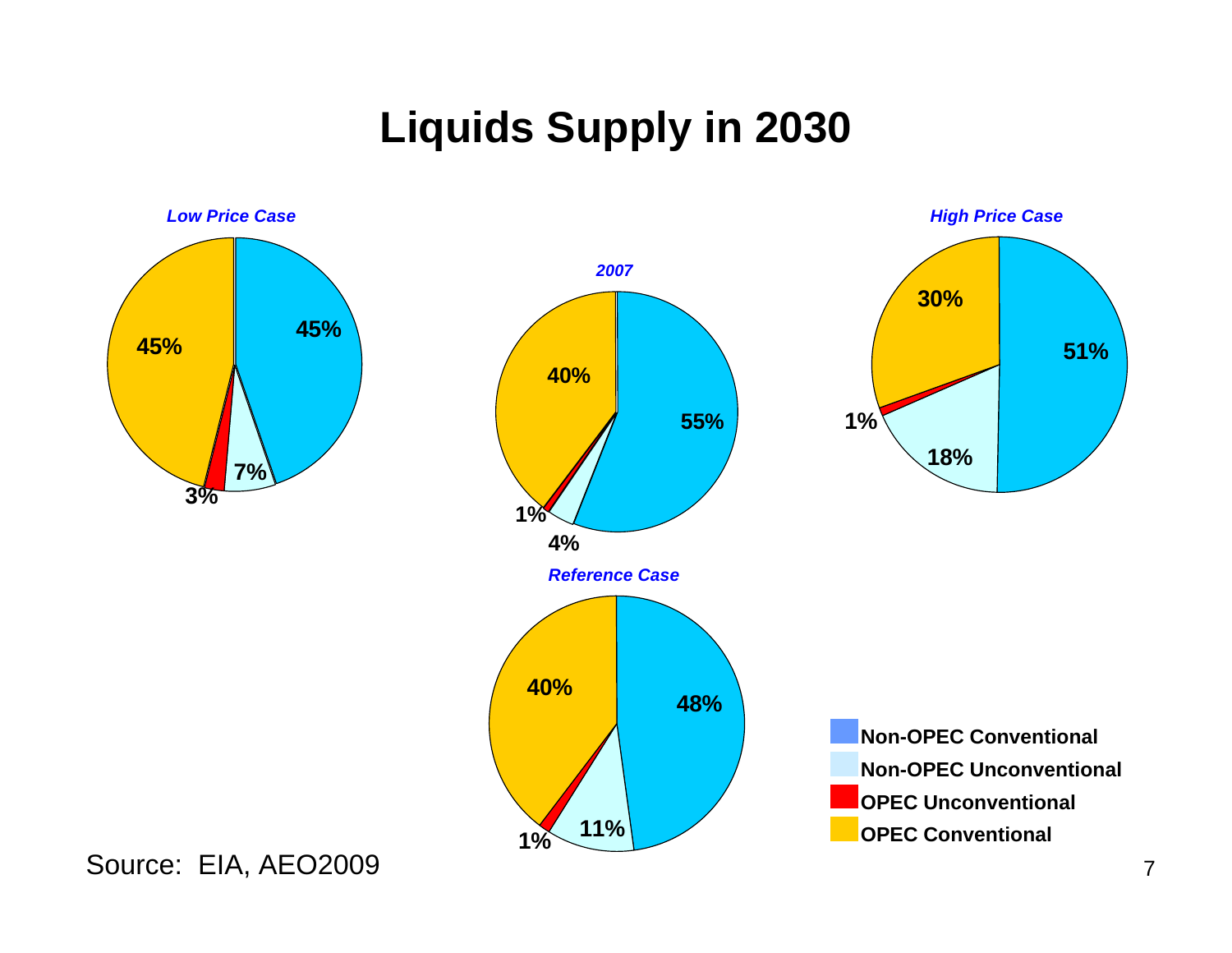### **World's Liquid Fuels Supply**

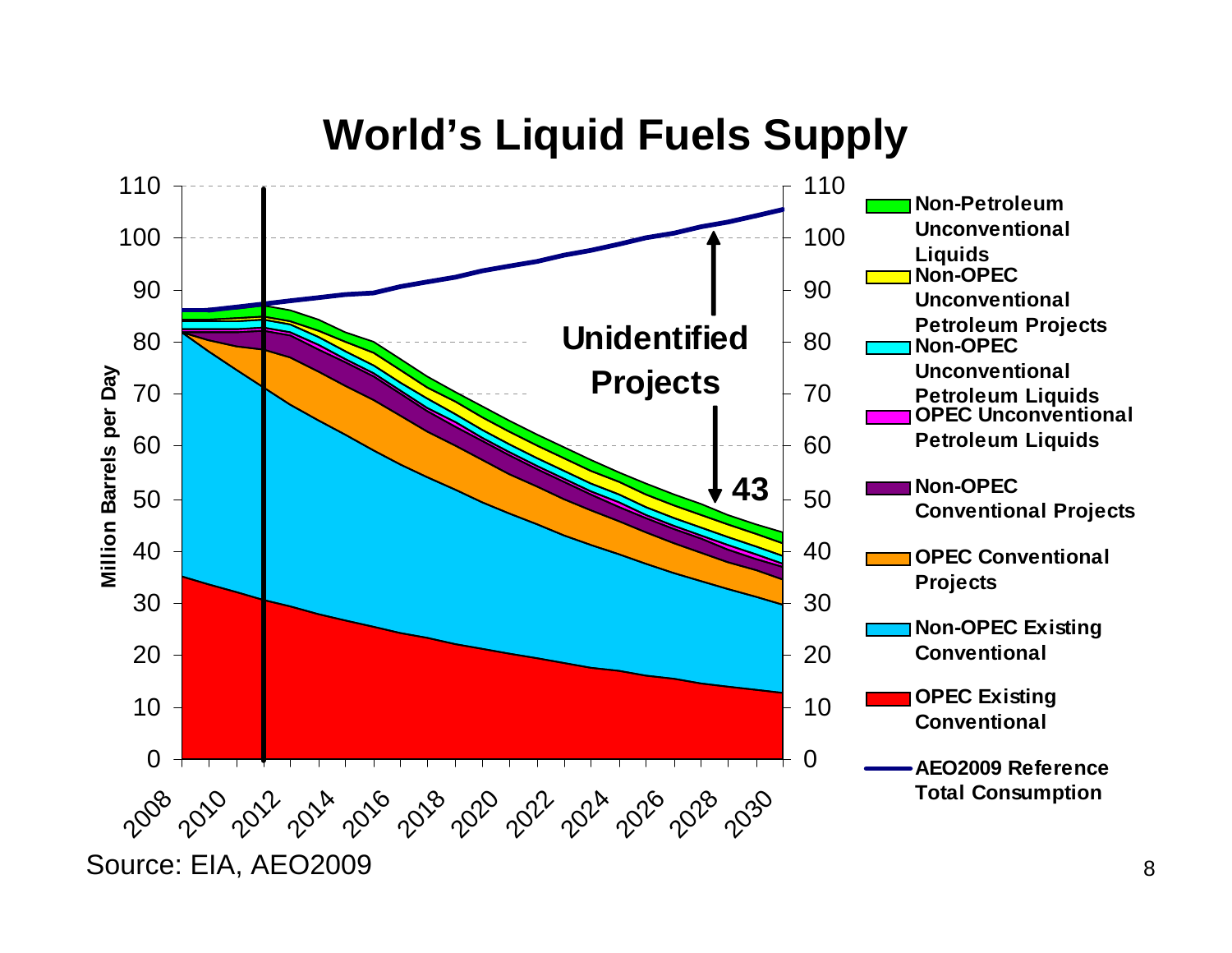## **Top 15 Liquids Producers and Their Prospects**



Source: EIA, AEO2009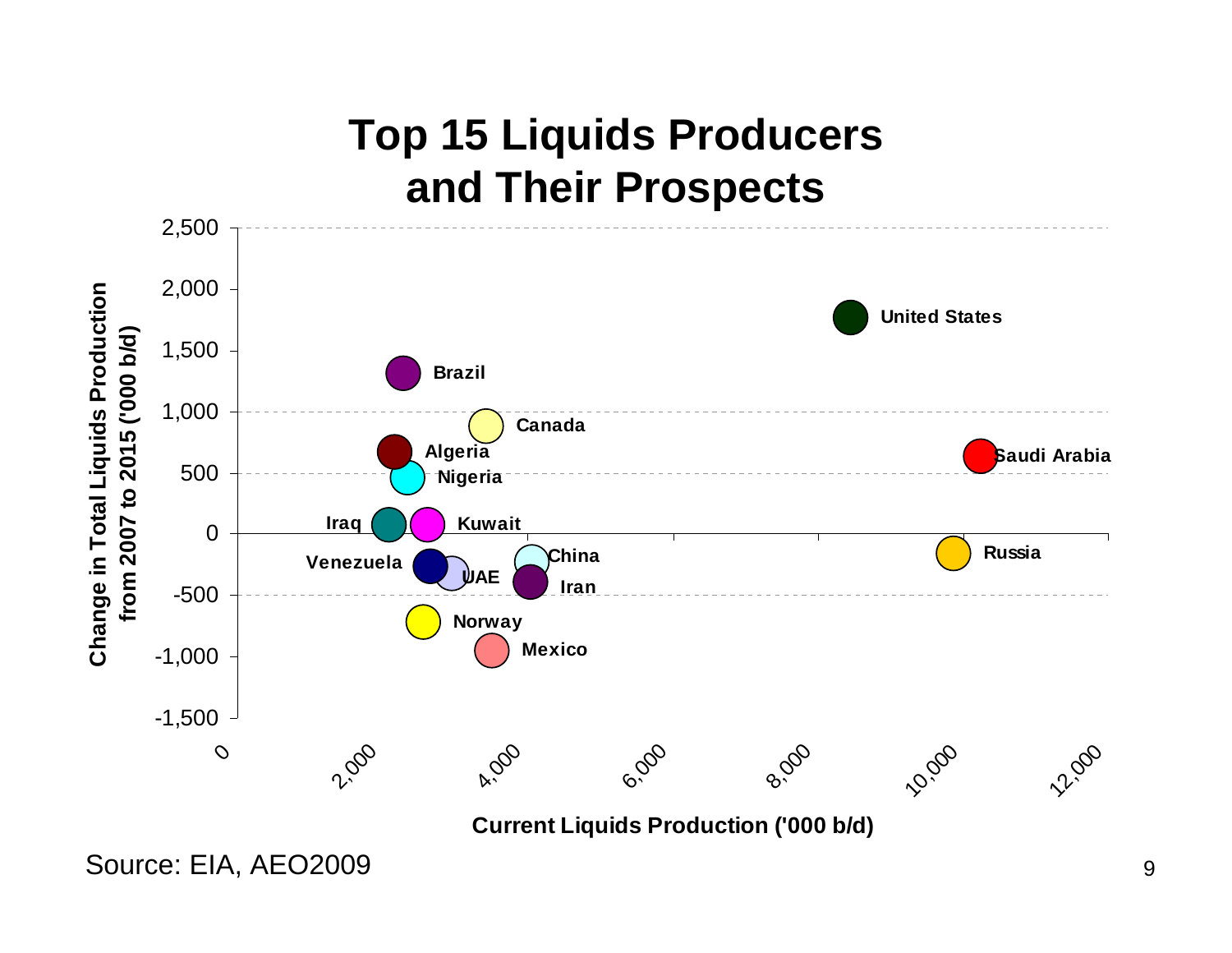## **Top 15 Liquids Producers and Their Prospects**



Source: EIA, AEO2009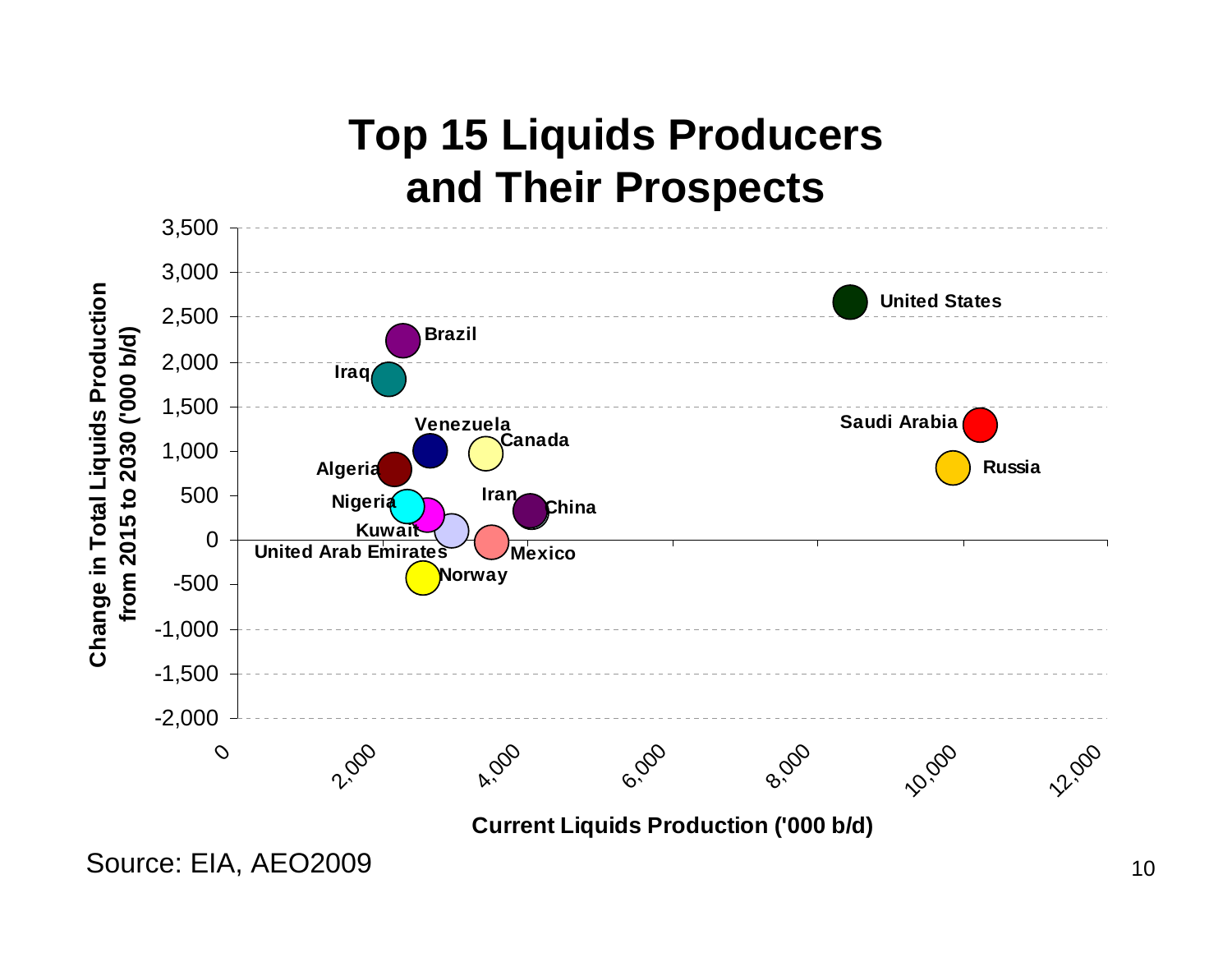### **Costs of Production by Resource**



Source: International Energy Agency, IEA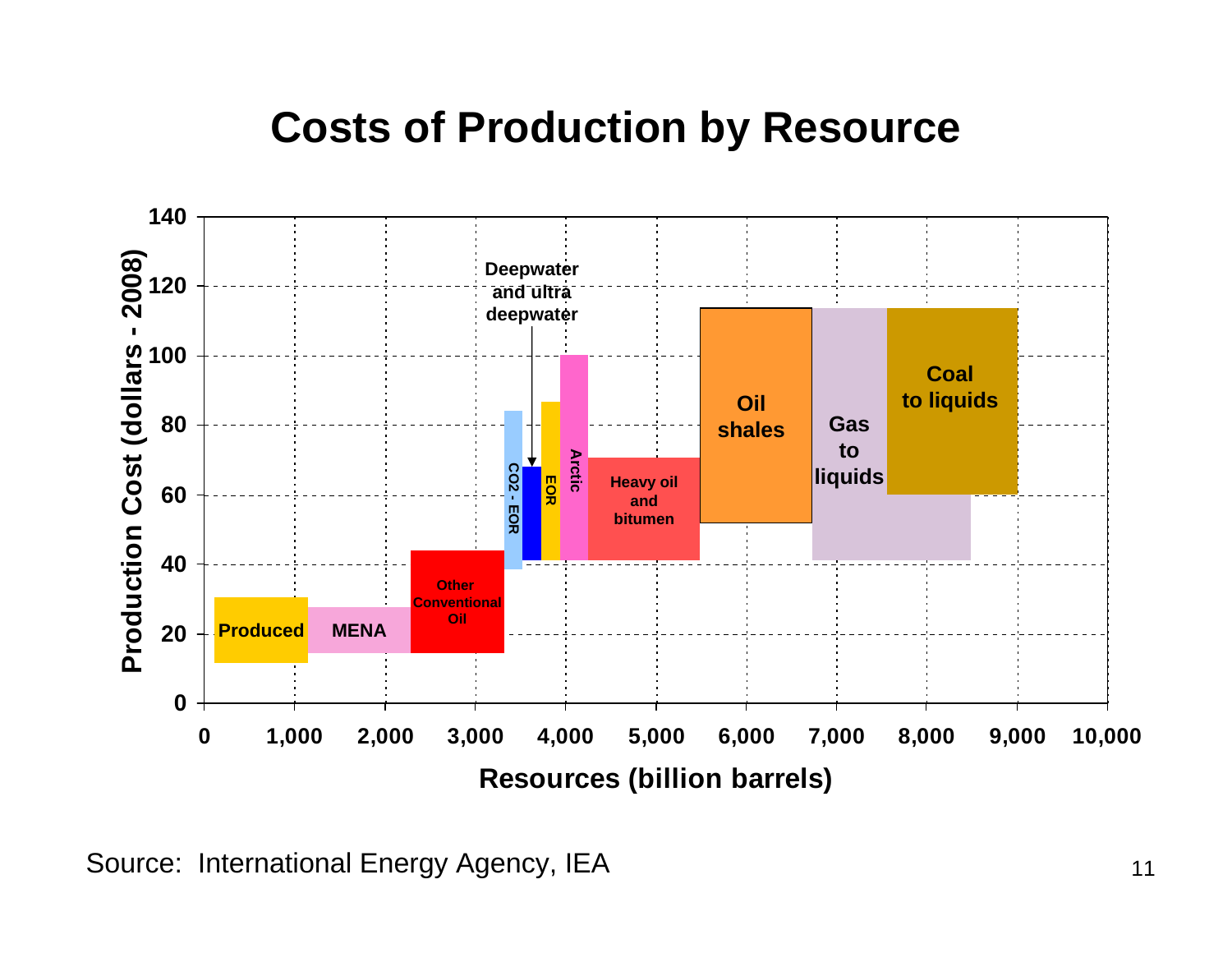## **Additional Slides**

• Country Sheets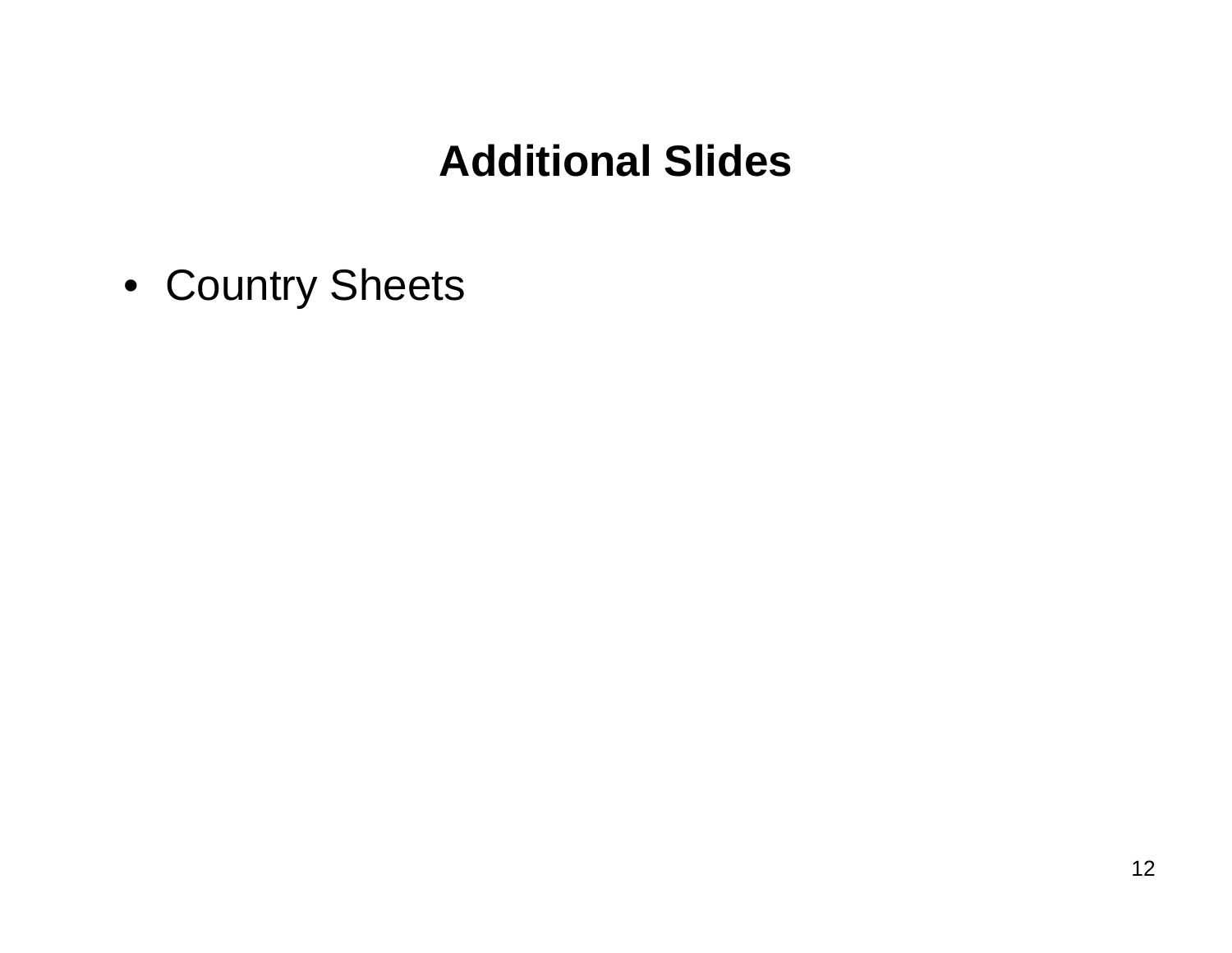#### **United States**



**2007 Oil Production by Company 4,500 Domestic NOC**Thousand Barrels per day **Thousand Barrels per day 4,000 Foreign NOC 3,500 I**IOC **3,000 2,500 2,000 1,500 1,000 500ExxonMobil** Occidental **Anadarko Other Chevron** Cive<sup>roco</sup><br>Civex<sup>doc</sup>ophillips<br>Source: Global Insight, September 2008



- Onshore fields might not be as responsive to EOR as currently expected
- Independent E&P companies may not have access to capital in the near-term
- Legislation could open to development more currently restricted areas
- Legislation on climate change could provide additional incentives to use  $CO<sub>2</sub>$  for EOR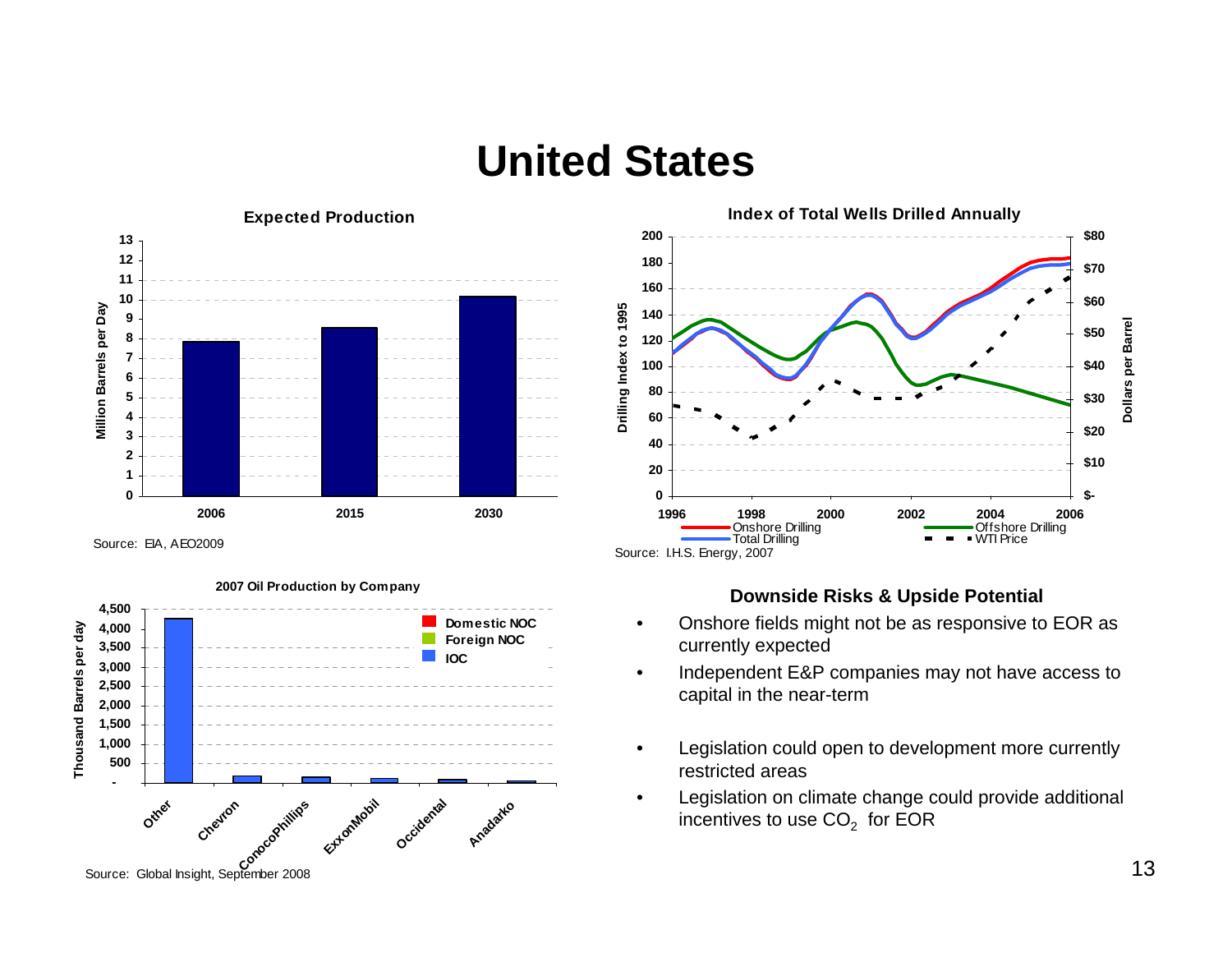#### **Saudi Arabia**



Source: EIA, AEO2009







- Production could be cut to support world oil prices
- Kingdom could abandon commitment to spare capacity and high production levels
- Field decline rates could accelerate
- Production could be expanded to discourage alternatives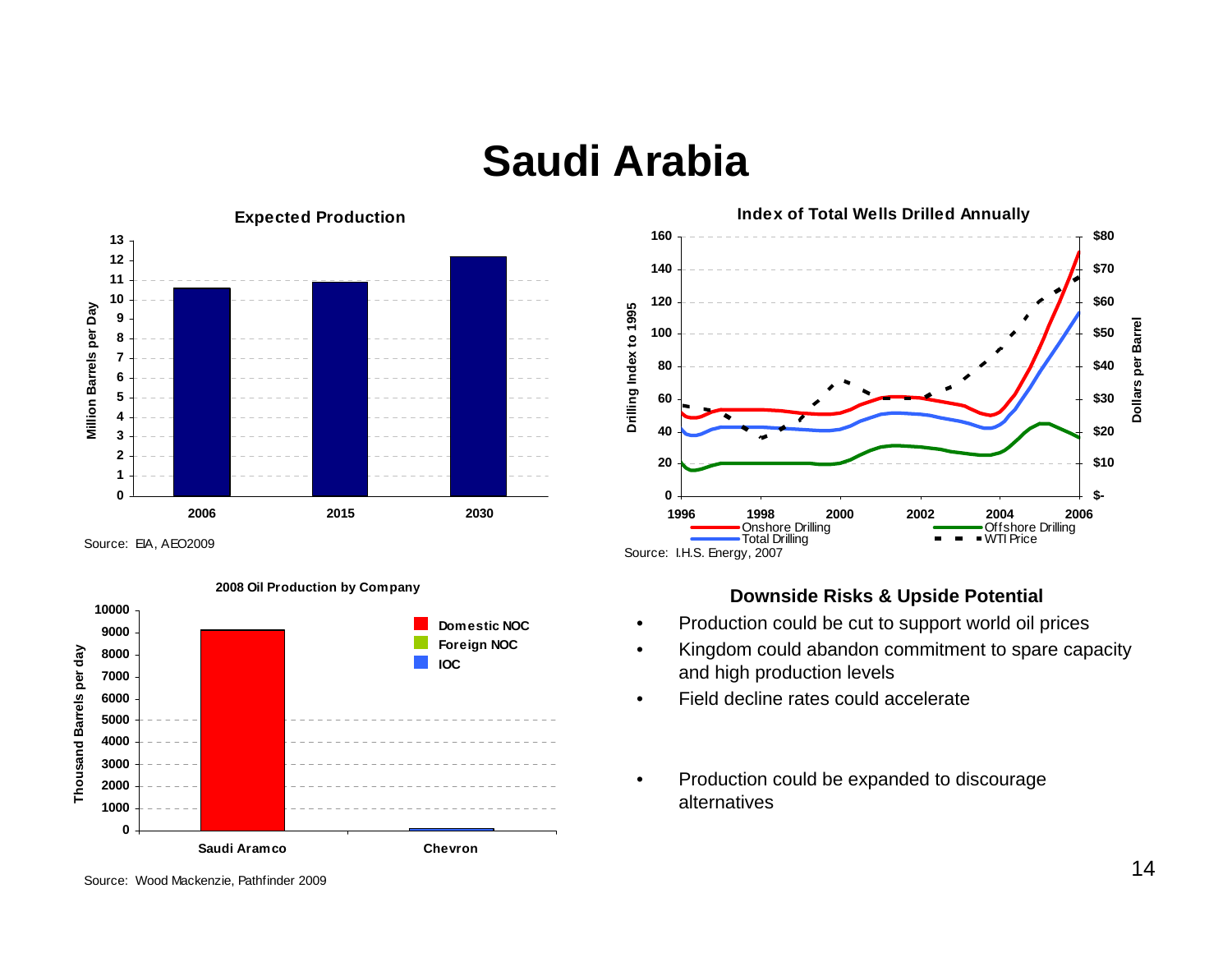### **Russia**



Source: EIA, AEO2009



#### **2008 Oil Production by Company**



- High levels of taxation could remain in place
- Exploration in eastern Siberia and offshore could fall due to concerns about nationalization
- Levels of investment could remain low.
- Future changes in taxation policies could have large impact and encourage investment
- Small firms could rebound faster than expected from financial crisis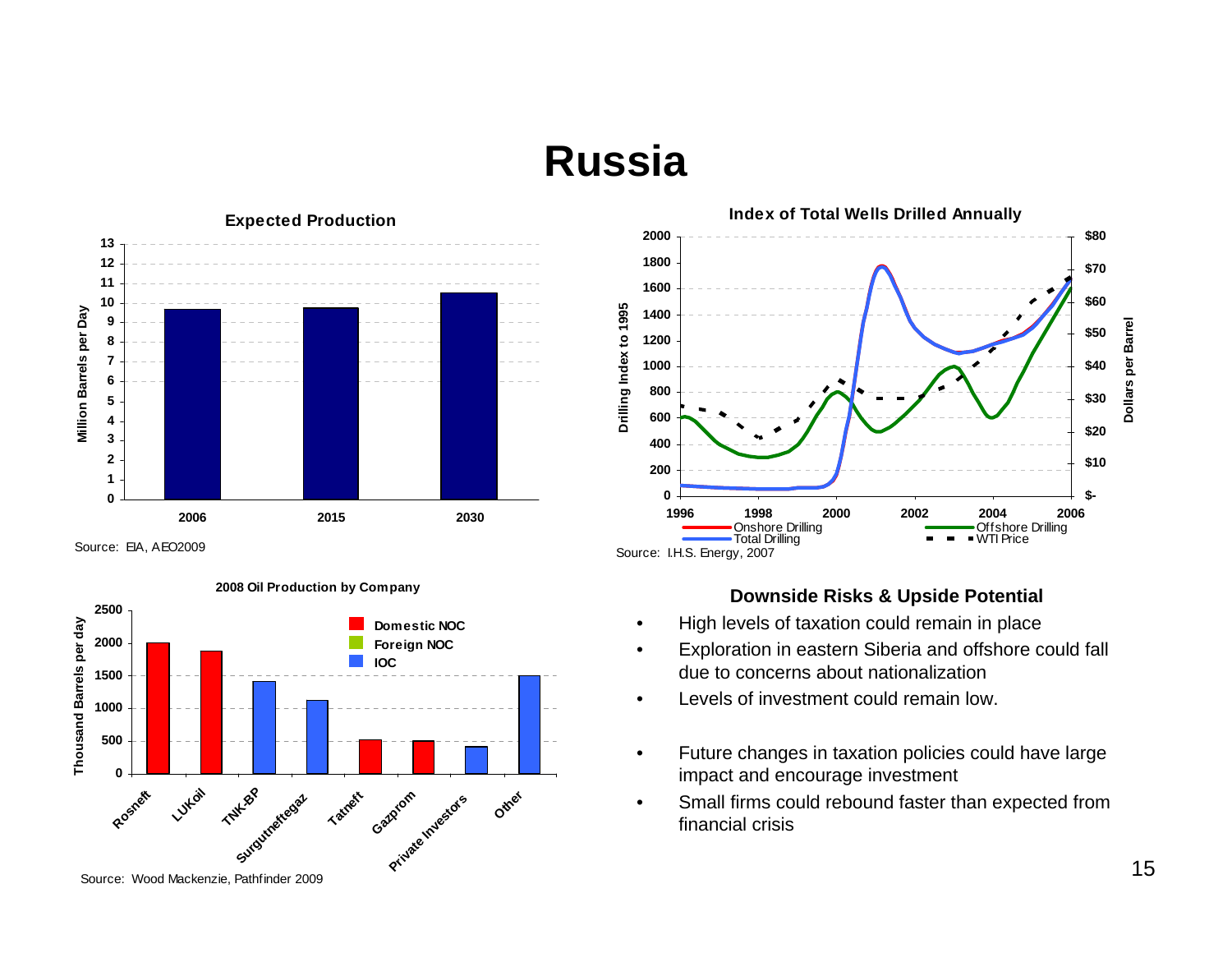### **Brazil**



Source: EIA, AEO2009







- Changes to licensing and bid round structure could be severe enough to discourage some foreign investors
- Subsalt potential could be less than expected
- Unexpected technical difficulties could slow production of subsalt resources
- Changes to licensing and bid round structure could work to facilitate investment and joint development
- Subsalt potential could be much larger than expected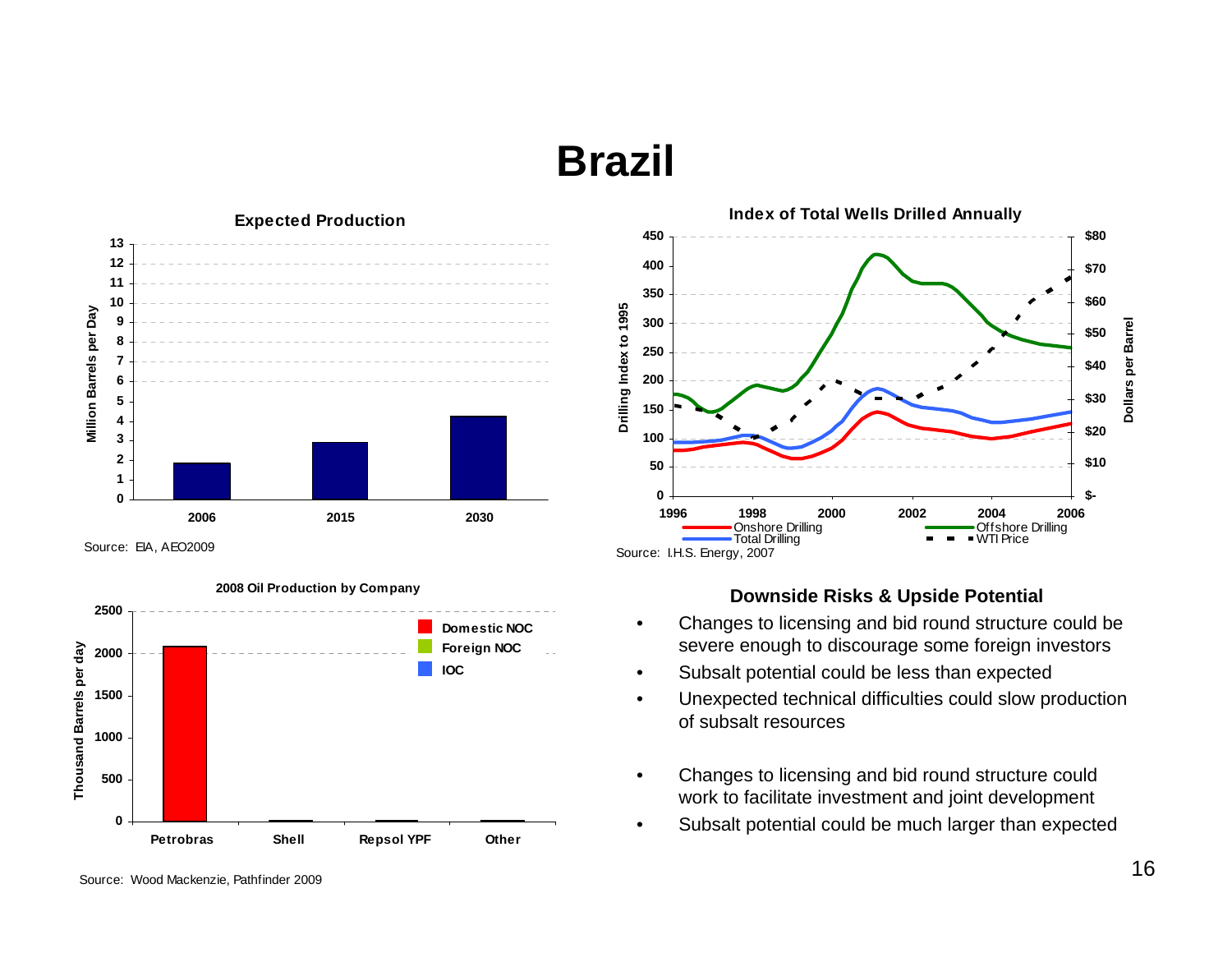#### **Canada**





**2007 Oil Production by Company**



#### **Downside Risks & Upside Potential**

- Current conventional decline rates could accelerate
- Environmental legislation (in Canada or the U.S.) could limit bitumen production
- Decline rates at conventional fields might be slowed
- Bitumen extraction technology could continue to improve

17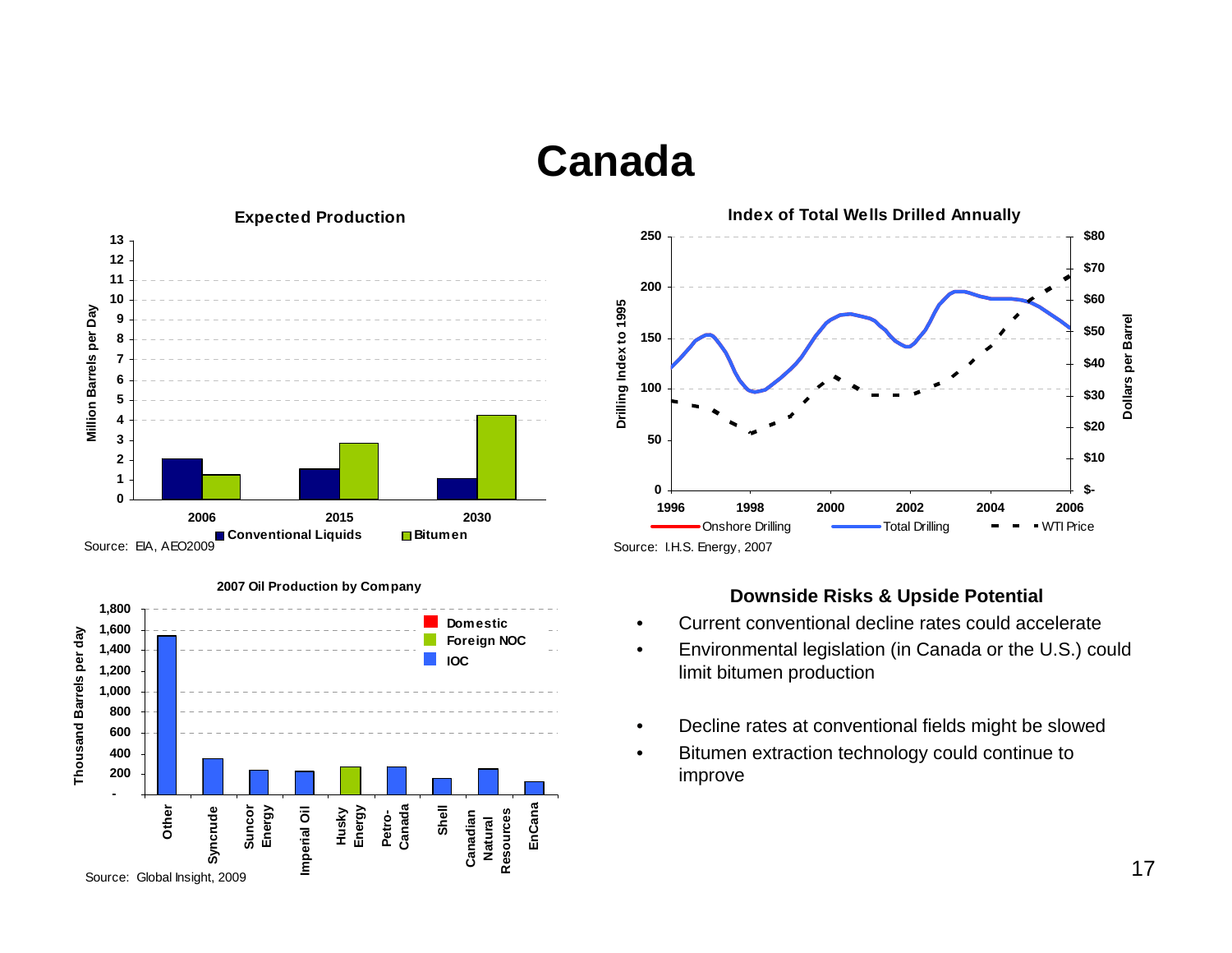## **Algeria**



Source: EIA, AEO2009



#### **2008 Oil Production by Company**



- Government could further discourage foreign investment, as it did with the 2006 Hydrocarbon Law
- Sonatrach's ability to invest in production maintenance and expansion could be hindered due to competing government expenditure needs
- Government could reverse nationalization tendencies expressed in the 2006 Hydrocarbon Law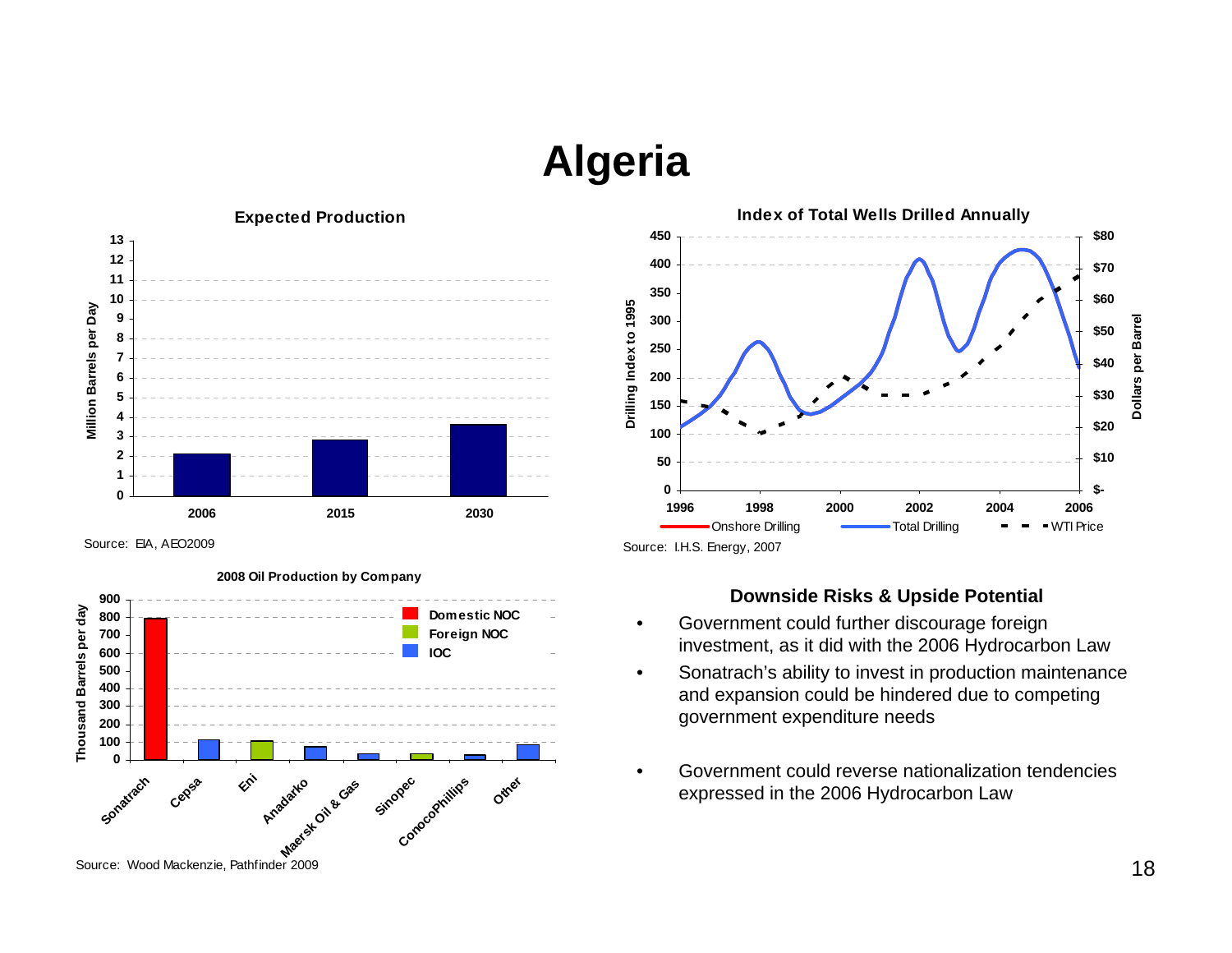## **Nigeria**



Source: EIA, AEO2009



#### **2008 Oil Production by Company**



- Violence in the Delta could continue and expand into deepwater locations
- Financial management at NNPC could deteriorate further
- Nigerian government might implement policies that reduce violence in the Delta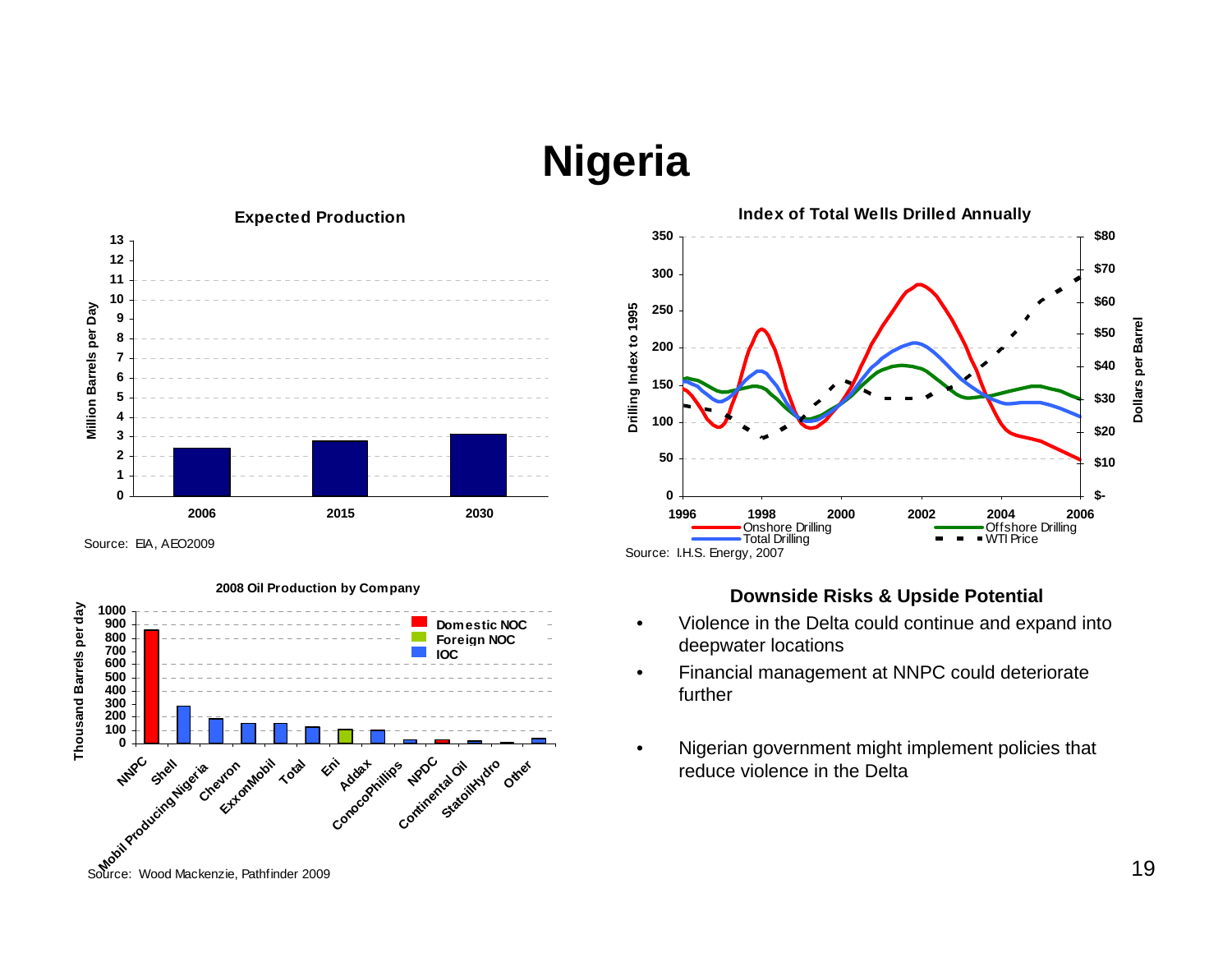## **Kuwait**



Source: EIA, AEO2009



**2008 Oil Production by Company**



- KPC's technical ability to maintain and expand production could be hindered by politically motivated management changes
- Political disagreements could prevent Project Kuwait from achieving expected progress
- Political disagreements could settle and allow Project Kuwait to move forward
- KPC technical capabilities could return to previous levels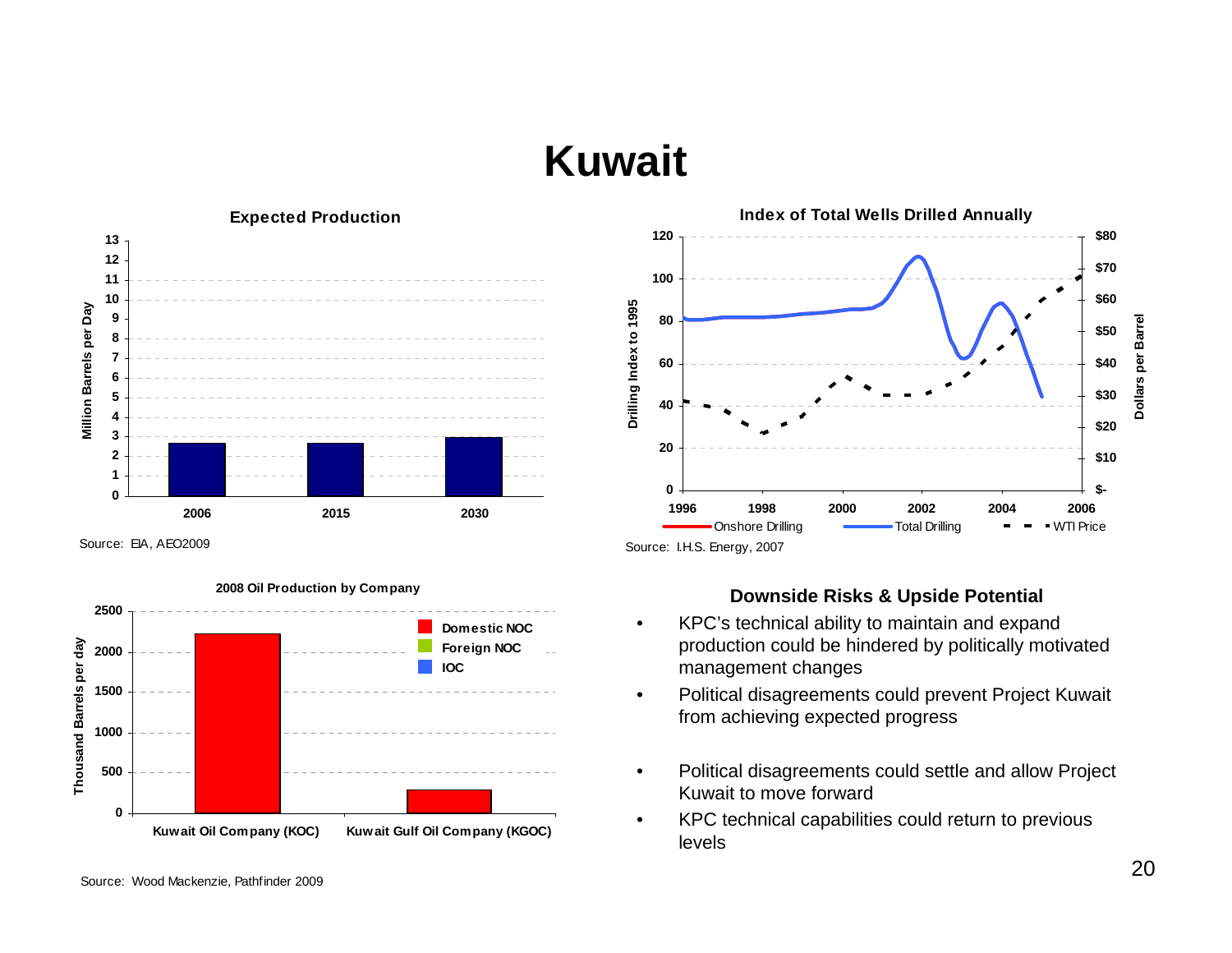### **Iraq**



Source: EIA, AEO2009



#### **2008 Oil Production by Company**



- Violence could escalate as U.S. troops withdraw
- Legislation and licensing issues between national government and Kurdistan regional government could inhibit large scale foreign investment
- Security could continue to improve
- National and Kurdistan regional governments could reach agreement on licensing and jointly encourage foreign investment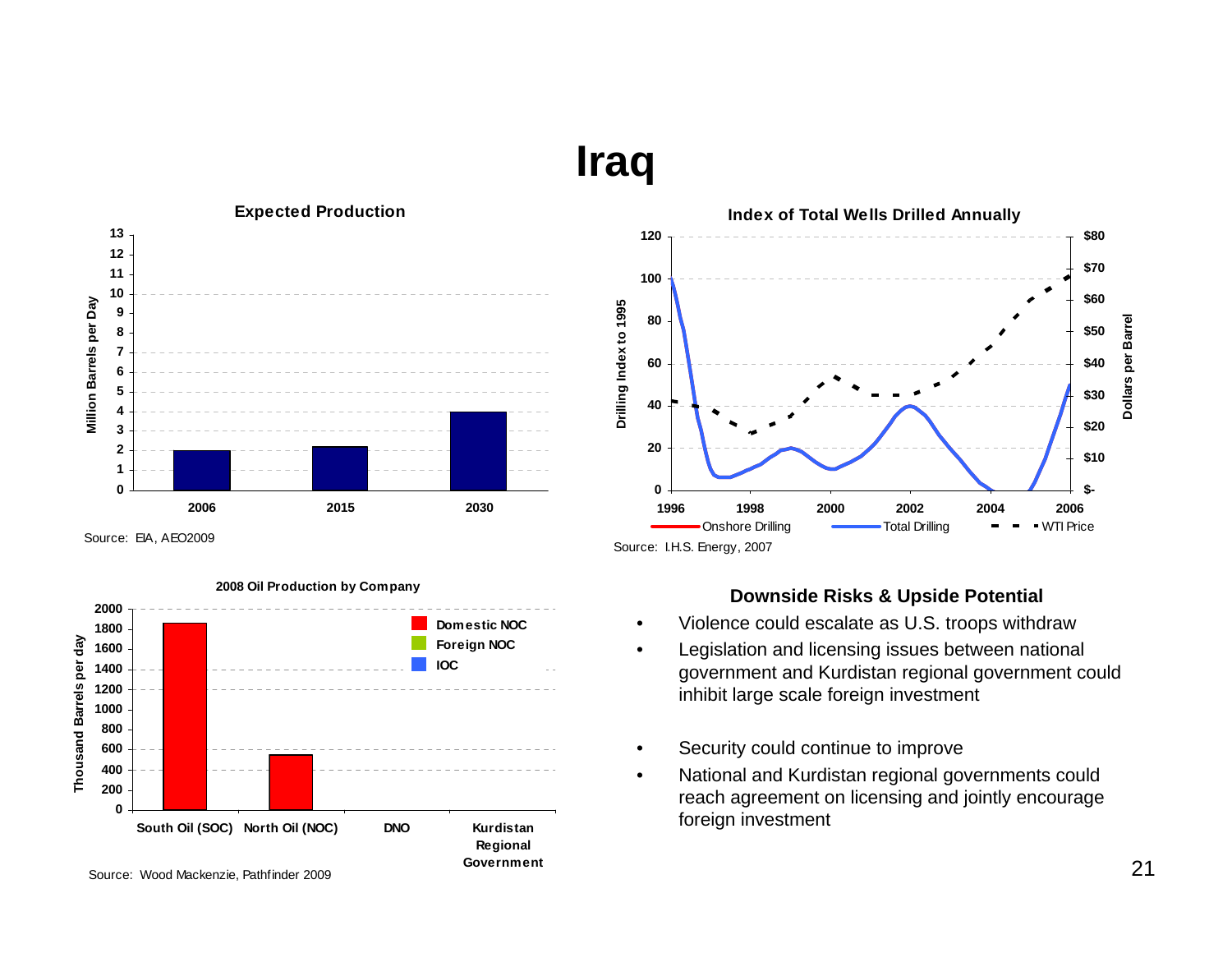#### **Iran**



Source: EIA, AEO2009





- Domestic consumer gas needs reduce gas volumes for EOR
- NIOC management and performance issues could escalate and cause production from existing fields to decline faster than expected
- Domestic gas production could increase, allowing more EOR
- NIOC investment and development capabilities could improve and/or financial terms for international companies could improve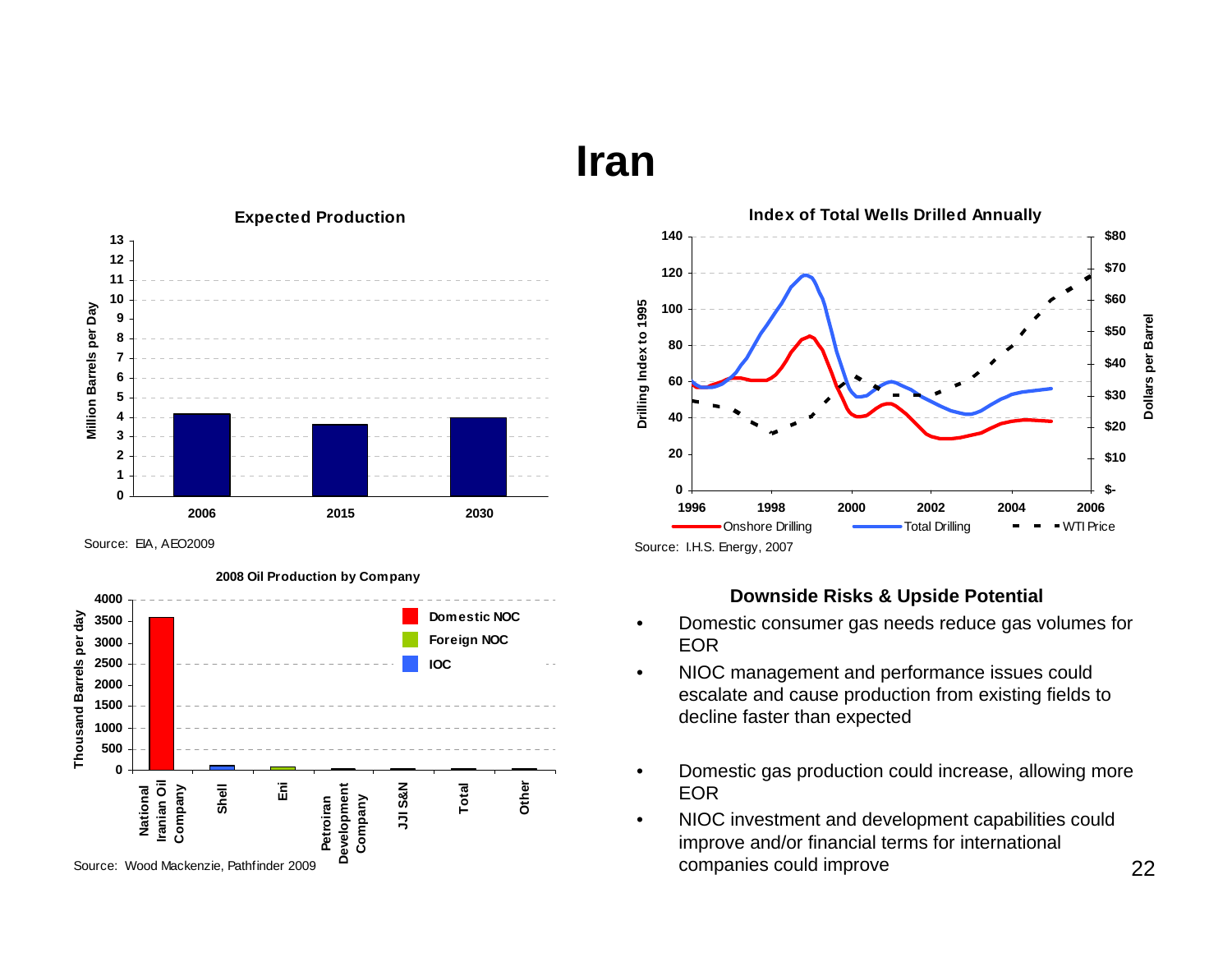#### **Venezuela**





#### **2008 Oil Production by Company**



- Nationalization tendencies could continue
- Foreign investment could continue to be discouraged either directly through government actions or indirectly through threats of nationalization and instability
- E&P investment could become more limited due to non-sector expenditures
- Confidence in contract stability might be repaired, encouraging renewed foreign investment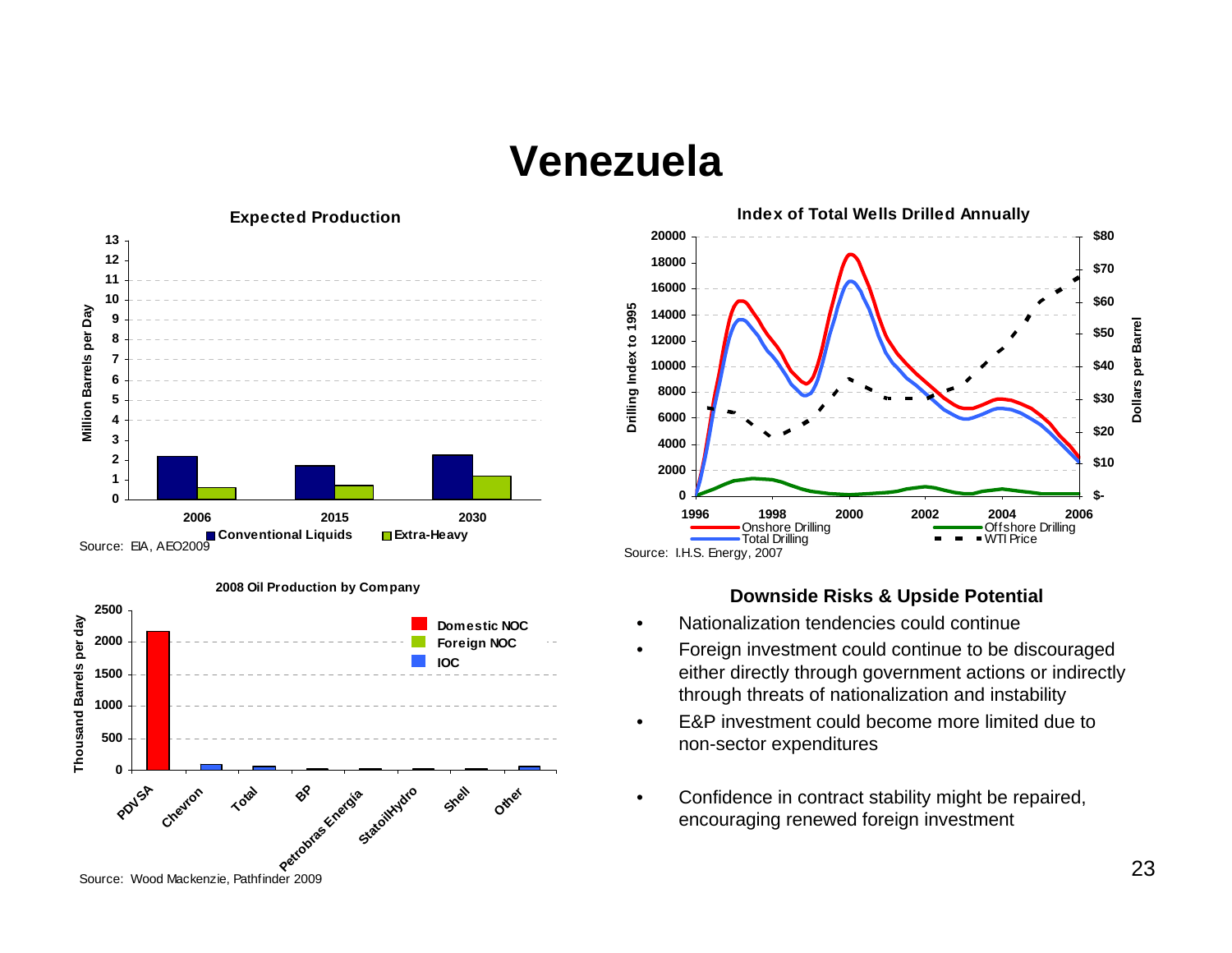### **UAE**



Source: EIA, AEO2009







- Government could refuse to renew concessions and place additional pressure on ADNOC to achieve production goals without IOC participation
- Government could renew concessions upon expiry or enable different structure encouraging IOC participation

Source: Wood Mackenzie, Pathfinder 2009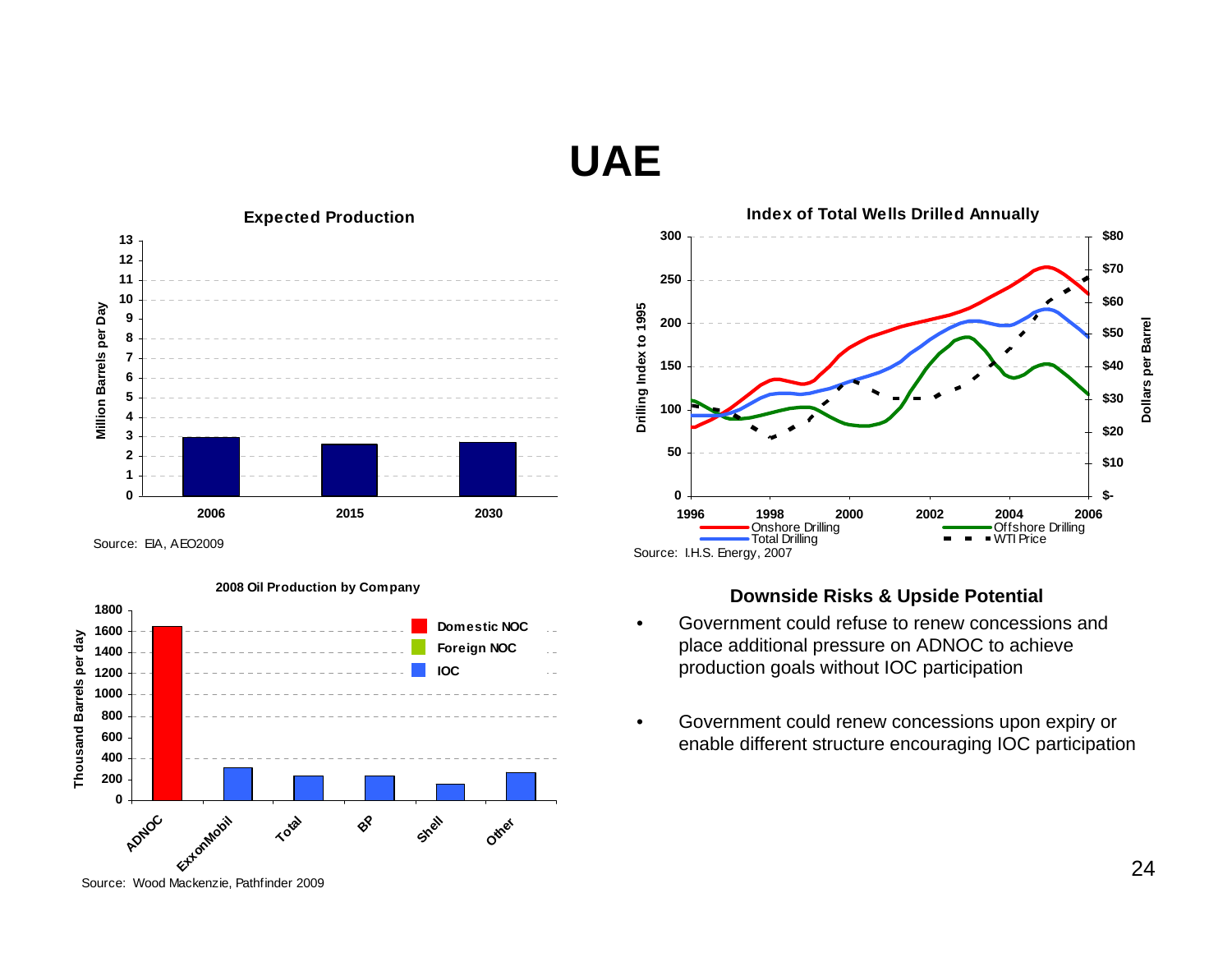### **Mexico**



Source: EIA, AEO2009







- Government may be unable to adopt legislation to allow foreign technology to be implemented
- Deepwater GOM resources could be much lower than anticipated
- Government could adopt legislation that allows foreign technology to be implemented
- GOM resources might higher than expected

Source: Wood Mackenzie, Pathfinder 2009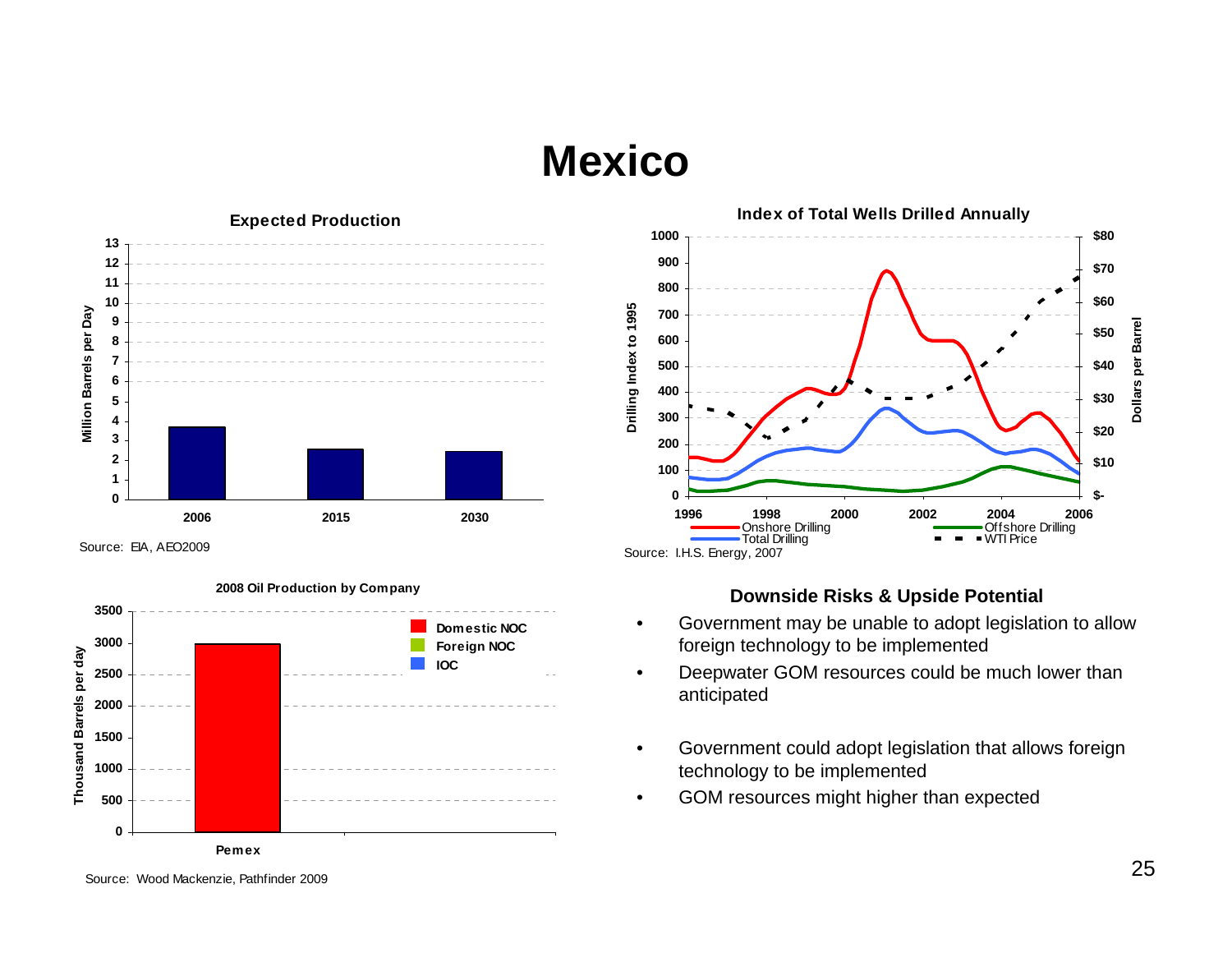## **China**



Source: EIA, AEO2009







- Declines at major mature fields could accelerate
- Offshore developments could prove insufficient to compensate for onshore declines
- Offshore boundary issues might be resolved
- Offshore resources might prove more significant than currently thought